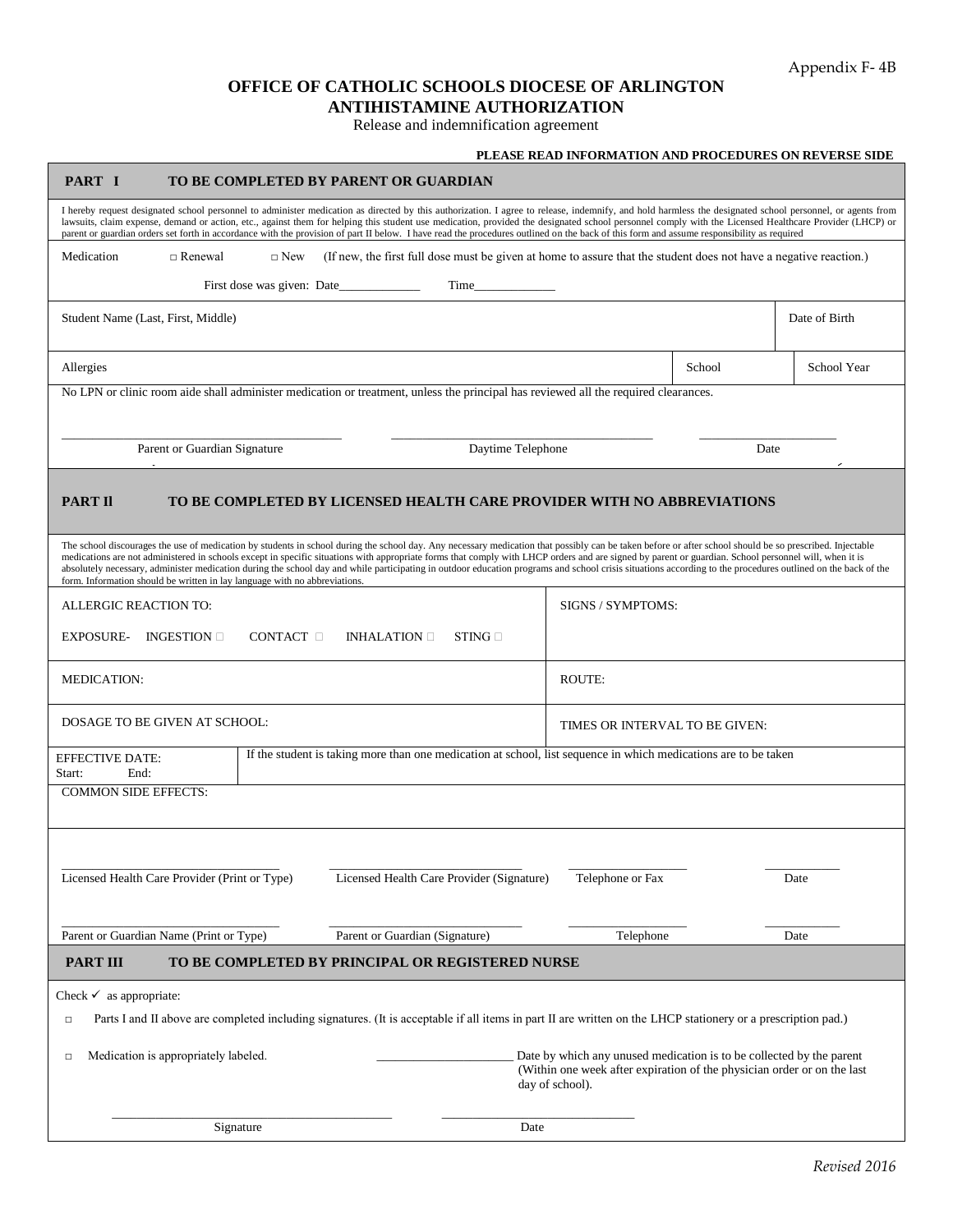## **PARENT INFORMATION ABOUT MEDICATION PROCEDURES**

- 1. **In no case may any health, school, or staff member administer any medication outside the framework of the procedures outlined here in the** *Office of Catholic Schools Policies and Guidelines* **and** *Virginia School Health Guidelines* **manual**.
- 2. **Schools do NOT provide medications for student use**.
- 3. Medications should be taken at home whenever possible. The first dose of any new medication must be given at home to ensure the student does not have a negative reaction.
- 4. Medication forms are required for each Prescription and Over the Counter (OTC) medication administered in school.
- 5. **All** medication taken in school must have a parent/guardian signed authorization. Prescription medications, herbals and OTC medications taken for 4 or more consecutive days **also** require a licensed healthcare provider's (LHCP) written order. **No medication will be accepted by school personnel without the accompanying complete and appropriate medication authorization form**.
- **6. The parent or guardian must transport medications to and from school.**
- 7. Medication must be kept in the school health office, or other principal approved location, during the school day. All medication will be stored in a locked cabinet or refrigerator, within a locked area, accessible only to authorized personnel, unless the student has prior written approval to self-carry a medication (inhaler, Epi-pen). If the student self carries, it is advised that a backup medication be kept in the clinic.
- 8. Parents/guardians are responsible for submitting a new medication authorization form to the school at the start of the school year and each time there is a change in the dosage or the time of medication administration.
- 9. A Licensed Health Care Provider (LHCP) may use office stationery, prescription pad or other appropriate documentation in lieu of completing Part II. The following information written in lay language with no abbreviations must be included and attached to this medication administration form. Signed faxes are acceptable.
	- a. Student name
	- b. Date of Birth
	- c. Diagnosis
	- d. Signs or symptoms
	- e. Name of medication to be given in school
	- f. Exact dosage to be taken in school
	- g. Route of medication
	- h. Time and frequency to give medications, as well as exact time interval for additional dosages.
	- i. Sequence in which two or more medications are to be administered
	- j. Common side effects
	- k. Duration of medication order or effective start and end dates
	- l. LHCP's name, signature and telephone number
	- m. Date of order
- 10. All prescription medications, including physician's samples, must be in their original containers and labeled by a LHCP or pharmacist. Medication must not exceed its expiration date.
- 11. All Over the Counter (OTC) medication must be in the original, small, sealed container with the name of the medication and expiration date clearly visible. Parents/guardians must label the original container of the OTC with:
	- a. Name of student
	- b. Exact dosage to be taken in school
	- c. Frequency or time interval dosage is to be administered
- 12. The student is to come to the clinic or a predetermined location at the prescribed time to receive medication. Parents must develop a plan with the student to ensure compliance. Medication will be given no more than one half hour before or after the prescribed time.
- 13. **Students are NOT permitted to self medicate**. **The school does not assume responsibility for medication taken independently by the student.** Exceptions may be made on a case-by-case basis for students who demonstrate the capability to self-administer emergency life saving medications (e.g. inhaler, Epi-pen)